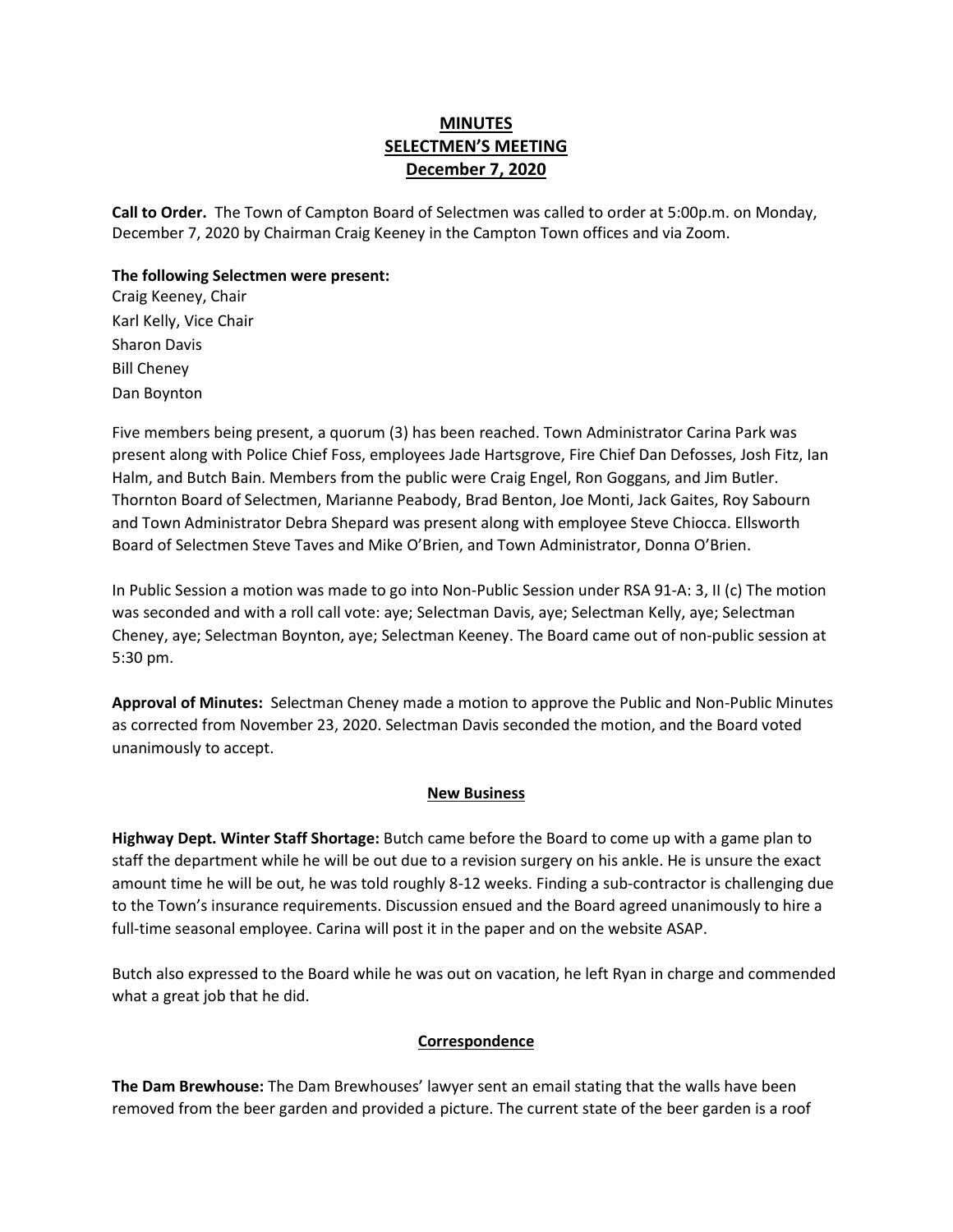with four wooden posts and footings as support. The floor is dirt with carpets placed on top. They are requesting that the Board recognize the effort put forth to work toward the solution. The Dam Brewhouse is also looking for the approval of the Board to leave what remains to stand. After discussion, Selectman Cheney made a motion to have the Dam Brewhouse remove the whole structure, Selectman Davis seconded, motion passes 4-1, Selectman Boynton abstained from the vote.

## **Committee Updates**

**Road Committee:** Selectman Cheney passed out a diagram showing a typical cross section of road based on minimum geometric and structural guides for local roads. He would like a copy forwarded to the Road Agent as well so going forward we have guidelines to follow. The Board agreed to forward to Butch.

**Campton Conservation Committee:** Selectman Boynton stated that there are trees on the Pattee conservation land that need to be removed due to the State Forest being logged. An abutter to the Forest is worried about the trees falling over onto their home. There is a meeting coming up with the Forester and Selectman Boynton will fill the Board in after the meeting.

## **Old Business**

**BETA Report:** Chairman Keeney asked if anyone had a chance to look over the report in detail. Carina stated that the Board is meeting with Beta representatives in January to go over the report and make sense of it.

# **Other Business** -None-

### **Board Concerns & Directives** -None-

## **Privilege of the Floor** -None-

# **Joint Meeting with Thornton and Ellsworth**

### **Transfer Station**

**Schedule Change:** Thornton Chairwoman Marianne Peabody started the conversation off by stating that the transfer station has been forced to close early on Sundays due to the high volume of trash and the hopper being filled to capacity. The schedule will be changing to Tuesday, Wednesday, Thursday, and Saturday from 10:00am to 6:00pm and closed Sunday, Monday and Fridays. Transfer Station Manager Steve Chiocca explained that the transfer station goes through 42 tons a week. Saturday and Sunday alone generate 25 tons and they ultimately close early pending on the time it takes to fill the hopper. Steve Chiocca said he has explored many options and believes this is the best option. Selectman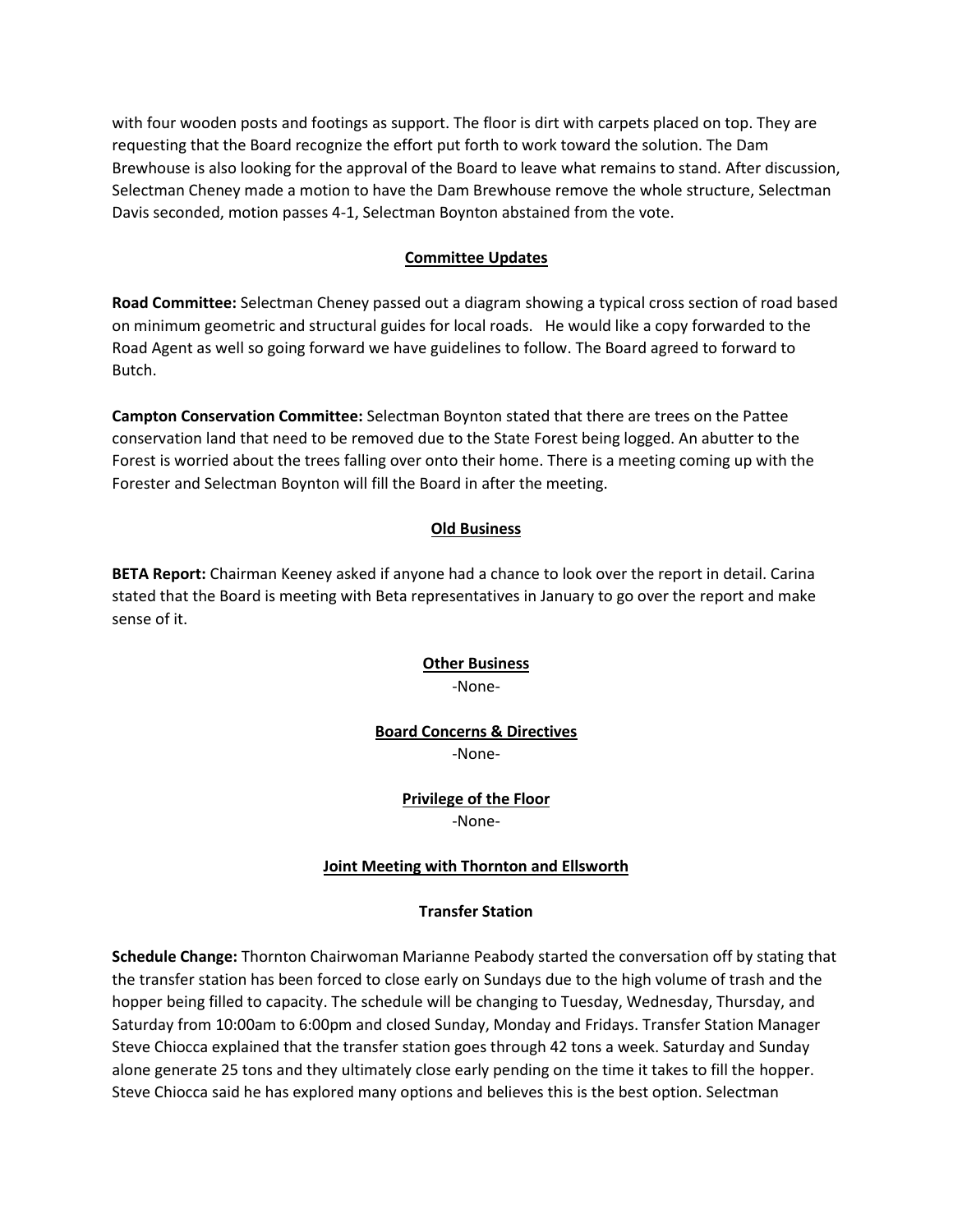Boynton stated that people are still going to want to come on the weekend, and how will they handle the extra volume on Saturday? The Campton Board questioned getting another trailer. Steve said that they have thought about it however, it would mean the employees would then have to direct traffic and there is no lighting. Chairman Keeney said that this is going to cause a lot of contention but it appears the decision has already been made. Chairwoman Peabody stated the Thornton Board has already voted unanimously to make the change. The schedule change is set to begin January 2, 2021.

# **Transfer Station Budget**

# **43210 Sanitation Administration** discussion points

- **1.** 2% COLA for all wage lines
- **2.** Part-time position transitioned to full-time
- **3.** Need concrete for the dumpster containers
- **4.** Plastic heat barriers in recycle center are in bad shape and need to be replaced.

**43240 Solid Waste Disposal** level funded; Steve is hoping figures will go down

**43220 Pemi Baker Solid Waste** budget has not been approved yet from Pemi Baker, they meet this 12/10/2020 and Steve does not anticipate a change.

There was some discussion on taking credit cards to streamline and make it more convenient for the residents. Steve said that the state has signed another contract with the Bethlehem Landfill for another 6 years. Steve also explained that the scrap metal pile is being hauled out by Gilpatrick. Selectman Boynton said good job on increasing revenue.

Selectman Davis made a motion to approve the proposed budget, Selectman Boynton seconded, all voted in favor, motion passes.

# **Fire Station Budget**

The discussion started off by Chief Defosses explaining that the department is busier than ever. Their busiest year was in 2018 with a record 853 calls. To date the department has responded to 830 calls in 2020. Also, with the shortage in call personnel nationwide the department is helping many other towns for calls and transports.

# **4220 Fire Department** discussion points

- **1.** The wage line went down, this year the department got on the same pay schedule as the rest of the Town, so they had 54 weeks of pay in 2020 and for 2021 it will be the 52 weeks. With the 52 weeks and a 2% COLA its down by \$4000.00.
- **2.** There is roughly \$10,000.00 surplus in a Lieutenant line due to there being a vacancy.
- **3.** F.D. Equipment line is not even half spent, and \$3000.00 was added to that line due to the department getting a new truck and Chief Defosses would like to be able to outfit it. There was some discussion as to proposing the outfitting's separate or as a whole. Chief says he has proposed it in the past with all the outfitting's included and was asked not to. Selectman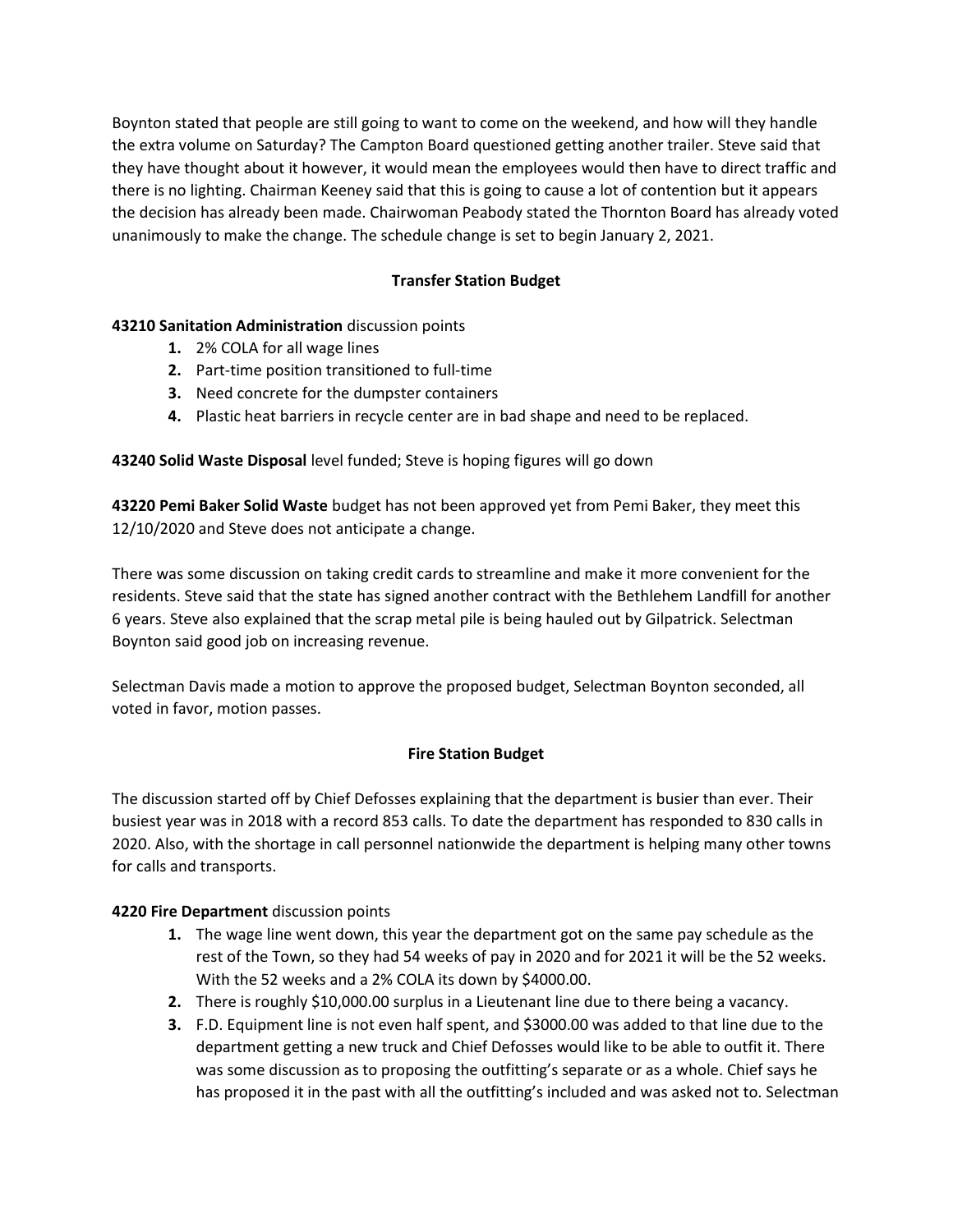Keeney expressed for a one-time purchase would like to see it not in the budget, more so included in the overall price for said vehicle.

**4.** Chief Defosses explained to all 3 Boards the different proposals on scheduling.

Selectman Davis said she does not like to see things increase but she is concerned with the safety of our residents. She supports adding 2 full-time employees to transition to 24 hours coverage year-round.

Selectman Boynton was expecting this proposal in the next couple years, not this year, and he is concerned about Town revenues and the tax burden. He understands the safety factor but would like to have a public hearing for input from the Towns people.

Selectman Cheney said after the loss of personnel, he thinks Chief needs to find more help and to fill the positions.

Selectman Kelly stated that he is very proud of our Fire Department and emergency team. At this point in time, he is not ready to present a million-dollar budget, and agreed to a public hearing.

Chairman Keeney is also not in favor of a million-dollar budget. He knows the transition is inevitable but cannot support it as we don't know what is going to happen next year with revenues.

Selectman Davis made a motion to accept the budget adding two full-time employees, Selectman Cheney seconded; Selectman Davis -aye, Selectman Cheney-aye, Dan-abstained, Selectman Kelly-nay, and Chairman Keeney-nay. Motion fails.

Upon motion duly made and seconded, the Thornton Board of Selectmen unanimously voted to approve the budget adding two full-time employees.

Upon motion duly made and seconded, the Ellsworth Board of Selectmen unanimously voted to approve the budget adding two full-time employees.

Selectman Davis expressed it's unfortunate that Campton can't agree with the other towns and move forward in unity.

**Cardiac Monitors:** Chief Defosses said the cardiac monitors are due to be replaced. The quote for two of them was \$62,000.00 and \$74,000.00 with a 5-year maintenance contract. Chief Defosses thinks there will be enough in surplus to make the purchase of one. Carina Park said that there will not be enough to purchase both of them. If there is enough surplus, it was suggested by Ray Sabourn that one is purchased and the second budgeted as a warrant article. The town of Campton has enough in CIP to pay for our share. Chairman Keeney said he would need to see where the budget is at the end of the year.